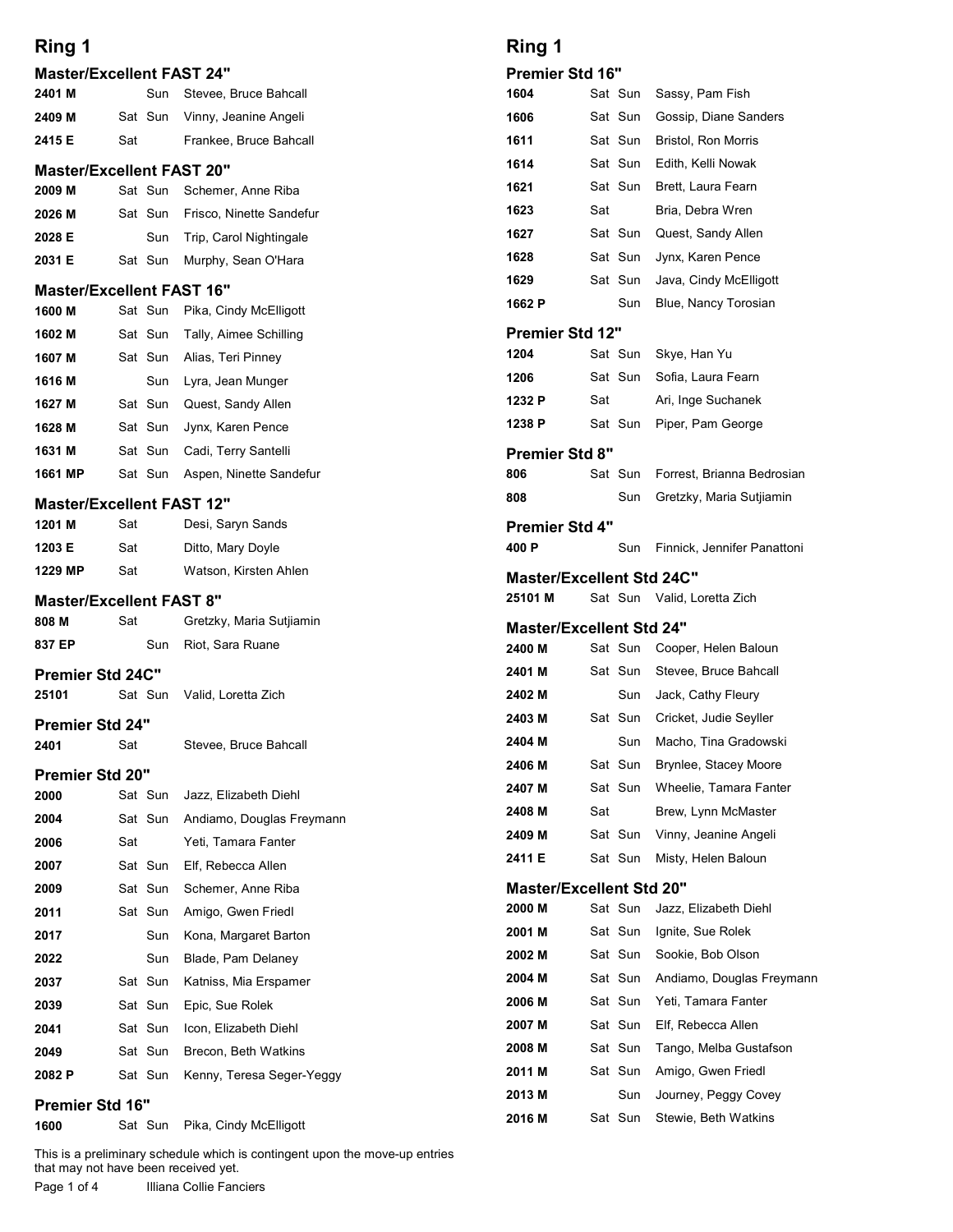| <b>Master/Excellent Std 20"</b> |  |  |
|---------------------------------|--|--|
|---------------------------------|--|--|

| <b>Master/Excellent Std 20"</b> |     |                    |                                                 |                                       |                |     |
|---------------------------------|-----|--------------------|-------------------------------------------------|---------------------------------------|----------------|-----|
| 2019 M                          |     | Sun                | Sky, Kathy Calhoon                              | <b>Master/Excellent Std</b><br>1616 M |                | Sun |
| 2021 M                          | Sat |                    | Whack, Jacquie Kramer                           | 1617 M                                | Sat            |     |
| 2022 M                          |     | Sun                | Blade, Pam Delaney                              | 1623 M                                | Sat            |     |
| 2023 M                          |     | Sat Sun            | Bling, Lise Mason                               | 1624 M                                | Sat Sun        |     |
| 2024 M                          |     | Sun                | Captive, Sherry Kluever                         | 1626 M                                | Sat Sun        |     |
| 2027 M                          |     | Sat Sun            | Zeal, Karen Narta                               | 1627 M                                | Sat Sun        |     |
| 2028 M                          |     | Sun                | Trip, Carol Nightingale                         | 1629 M                                | Sat Sun        |     |
| 2031 M                          |     | Sat Sun            | Murphy, Sean O'Hara                             | 1631 M                                | Sat Sun        |     |
| 2032 M                          |     | Sat Sun            | CRISPR, Deborah Hanson                          | 1632 M                                | Sat Sun        |     |
| 2033 M<br>2037 M                |     | Sat Sun<br>Sat Sun | Wesley, Nancy Torosian<br>Katniss, Mia Erspamer | 1633 M<br>1619 E                      | Sat Sun<br>Sat |     |
| 2039 M                          |     | Sat Sun            | Epic, Sue Rolek                                 | 1621 E                                | Sat Sun        |     |
| 2003 E                          |     | Sat Sun            | Remi, Barb Glore                                | 1628 E                                | Sat Sun        |     |
| 2009 E                          |     | Sat Sun            | Schemer, Anne Riba                              | 1654 MP                               | Sat Sun        |     |
| 2014 E                          |     | Sat Sun            | Ana, Pam Schiazzano                             | 1656 MP                               |                | Sun |
| 2017 E                          |     | Sun                | Kona, Margaret Barton                           | 1657 MP                               |                | Sun |
| 2041 E                          |     | Sat Sun            | Icon, Elizabeth Diehl                           | 1658 MP                               | Sat Sun        |     |
| 2042 E                          |     | Sat Sun            | Ceri, Bob Olson                                 | 1659 MP                               | Sat Sun        |     |
| 2046 E                          |     | Sat Sun            | Onyx, Diane Sanders                             | 1662 MP                               | Sat Sun        |     |
| 2048 E                          | Sat |                    | Abby, Sherri Kobylinski                         | 1664 MP                               | Sat Sun        |     |
| 2049 E                          |     | Sat Sun<br>Sat Sun | Brecon, Beth Watkins                            | 2026 MP                               | Sat Sun        |     |
| 2052 E<br>2075 MP               |     | Sun                | Cash, Donna Orlowski<br>Sonic, Cathy Fleury     | 1671 EP                               |                | Sun |
| 2076 MP                         | Sat |                    | Sheldon, Mary Beth Wajda                        | <b>Master/Excellent Std</b><br>1200 M | Sat Sun        |     |
| 2077 MP                         |     | Sun                | Heidi, Cheryl Rotan                             | 1201 M                                | Sat            |     |
| 2078 MP                         |     | Sat Sun            | Bo, Shauna Lindelof                             | 1203 M                                | Sat Sun        |     |
| 2079 MP                         |     | Sat Sun            | Bruin, Kathy Rudolph                            | 1204 M                                | Sat Sun        |     |
| 2081 MP                         |     | Sun                | Smirk, Cathy Fleury                             | 1206 M                                | Sat Sun        |     |
| 2082 MP                         |     | Sat Sun            | Kenny, Teresa Seger-Yeggy                       | 1207 M                                |                | Sun |
| 2083 MP                         |     | Sun                | Touche', Cathy Fleury                           | 1208 M                                | Sat            |     |
| 2087 EP                         |     | Sun                | Klutch, Sarah Rumery                            | 1209 M                                | Sat            |     |
| <b>Master/Excellent Std 16"</b> |     |                    |                                                 | 1231 MP                               | Sat Sun        |     |
| 1600 M                          |     | Sat Sun            | Pika, Cindy McElligott                          | 1232 MP                               | Sat            |     |
| 1601 M                          |     | Sat Sun            | Canon, Terry Santelli                           | 1233 MP                               | Sat Sun        |     |
| 1602 M<br>1603 M                |     | Sat Sun<br>Sat Sun | Tally, Aimee Schilling                          | 1234 MP                               | Sat Sun        |     |
| 1604 M                          |     | Sat Sun            | Madison, Hali Bednarz<br>Sassy, Pam Fish        | 1236 MP<br>1237 MP                    | Sat<br>Sat     |     |
| 1606 M                          |     | Sat Sun            | Gossip, Diane Sanders                           | 1238 MP                               | Sat Sun        |     |
| 1607 M                          |     | Sat Sun            | Alias, Teri Pinney                              |                                       |                |     |
| 1608 M                          | Sat |                    | Harper, Debbie Constant                         | <b>Master/Excellent Std</b><br>801 M  | Sat            |     |
| 1609 M                          |     | Sat Sun            | Trump, Terry Santelli                           | 802 M                                 | Sat Sun        |     |
| 1611 M                          |     | Sat Sun            | <b>Bristol, Ron Morris</b>                      | 803 M                                 | Sat Sun        |     |
| 1612 M                          | Sat |                    | Zoom, Mary Beth Wajda                           | 804 M                                 | Sat Sun        |     |
| 1613 M                          |     | Sat Sun            | Katie, Terry Santelli                           | 806 M                                 | Sat Sun        |     |
| 1614 M                          |     | Sat Sun            | Edith, Kelli Nowak                              | 808 M                                 | Sat Sun        |     |

#### Master/Excellent Std 16"

| <b>Ring 1</b><br><b>Master/Excellent Std 16"</b> |     |                    |                                                        |
|--------------------------------------------------|-----|--------------------|--------------------------------------------------------|
|                                                  |     |                    |                                                        |
|                                                  |     |                    |                                                        |
| 1616 M                                           |     | Sun                | Lyra, Jean Munger                                      |
| 1617 M                                           | Sat |                    | Trace, Linda Parrilli                                  |
| 1623 M                                           | Sat |                    | Bria, Debra Wren                                       |
| 1624 M                                           |     | Sat Sun            | Sami, Sylvia Krpan                                     |
| 1626 M                                           |     | Sat Sun            | Liam, Lisa Hendler                                     |
| 1627 M                                           |     | Sat Sun            | Quest, Sandy Allen                                     |
| 1629 M                                           |     | Sat Sun            | Java, Cindy McElligott                                 |
| 1631 M                                           |     | Sat Sun            | Cadi, Terry Santelli                                   |
| 1632 M                                           |     | Sat Sun            | Oakley, Aimee Schilling                                |
| 1633 M                                           |     | Sat Sun            | Ellie, Hali Bednarz                                    |
| 1619 E                                           | Sat |                    | Gigi, Sherri Kobylinski                                |
| 1621 E                                           |     | Sat Sun            | Brett, Laura Fearn                                     |
| 1628 E                                           |     | Sat Sun            | Jynx, Karen Pence                                      |
| 1654 MP                                          |     | Sat Sun            | Brie, Leslie Bower                                     |
| 1656 MP                                          |     | Sun                | Redford, Peggy Covey                                   |
| 1657 MP                                          |     | Sun                | Shelby, Theresa Przybylski                             |
| 1658 MP                                          |     | Sat Sun            | Alibi, Teri Pinney                                     |
| 1659 MP                                          |     | Sat Sun            | Echo, Cheryl Lewis                                     |
| 1662 MP                                          |     | Sat Sun            | Blue, Nancy Torosian                                   |
| 1664 MP                                          |     | Sat Sun            | Stat, Diane Sanders                                    |
| 2026 MP                                          |     | Sat Sun            | Frisco, Ninette Sandefur                               |
| 1671 EP                                          |     | Sun                | Nelly, Kent Hildebrand                                 |
| <b>Master/Excellent Std 12"</b>                  |     |                    |                                                        |
| 1200 M                                           |     | Sat Sun            | McCubbie, Scott Persky                                 |
| 1201 M                                           | Sat |                    | Desi, Saryn Sands                                      |
| 1203 M                                           |     | Sat Sun            | Ditto, Mary Doyle                                      |
| 1204 M                                           |     | Sat Sun            | Skye, Han Yu                                           |
| 1206 M                                           |     | Sat Sun            | Sofia, Laura Fearn                                     |
| 1207 M                                           |     | Sun                | Ollie, Yohko Katz                                      |
| 1208 M                                           | Sat |                    | Brio, Faye Roche                                       |
| 1209 M                                           | Sat |                    | Katey, Colleen Sands                                   |
| 1231 MP                                          |     | Sat Sun            | Helix, Deborah Hanson                                  |
| 1232 MP                                          | Sat |                    | Ari, Inge Suchanek                                     |
| 1233 MP                                          |     | Sat Sun            | Edge, Pam Fish                                         |
| 1234 MP                                          |     | Sat Sun            | Flyer, Debby Pascal                                    |
| 1236 MP                                          | Sat |                    | Aspen, Kathy Calhoon                                   |
| 1237 MP                                          | Sat |                    | Split, Jacquie Kramer                                  |
| 1238 MP                                          |     | Sat Sun            | Piper, Pam George                                      |
|                                                  |     |                    |                                                        |
| <b>Master/Excellent Std 8"</b>                   | Sat |                    | Talulla, Jillian Dirks                                 |
| 801 M                                            |     |                    |                                                        |
| 802 M                                            |     | Sat Sun            | Gigolo, Mary Doyle                                     |
| 803 M                                            |     | Sat Sun            | Mint, Maxine Brinker                                   |
| 804 M                                            |     | Sat Sun            | Digby, Jeanine Angeli                                  |
| 806 M                                            |     | Sat Sun<br>Sat Sun | Forrest, Brianna Bedrosian<br>Gretzky, Maria Sutjiamin |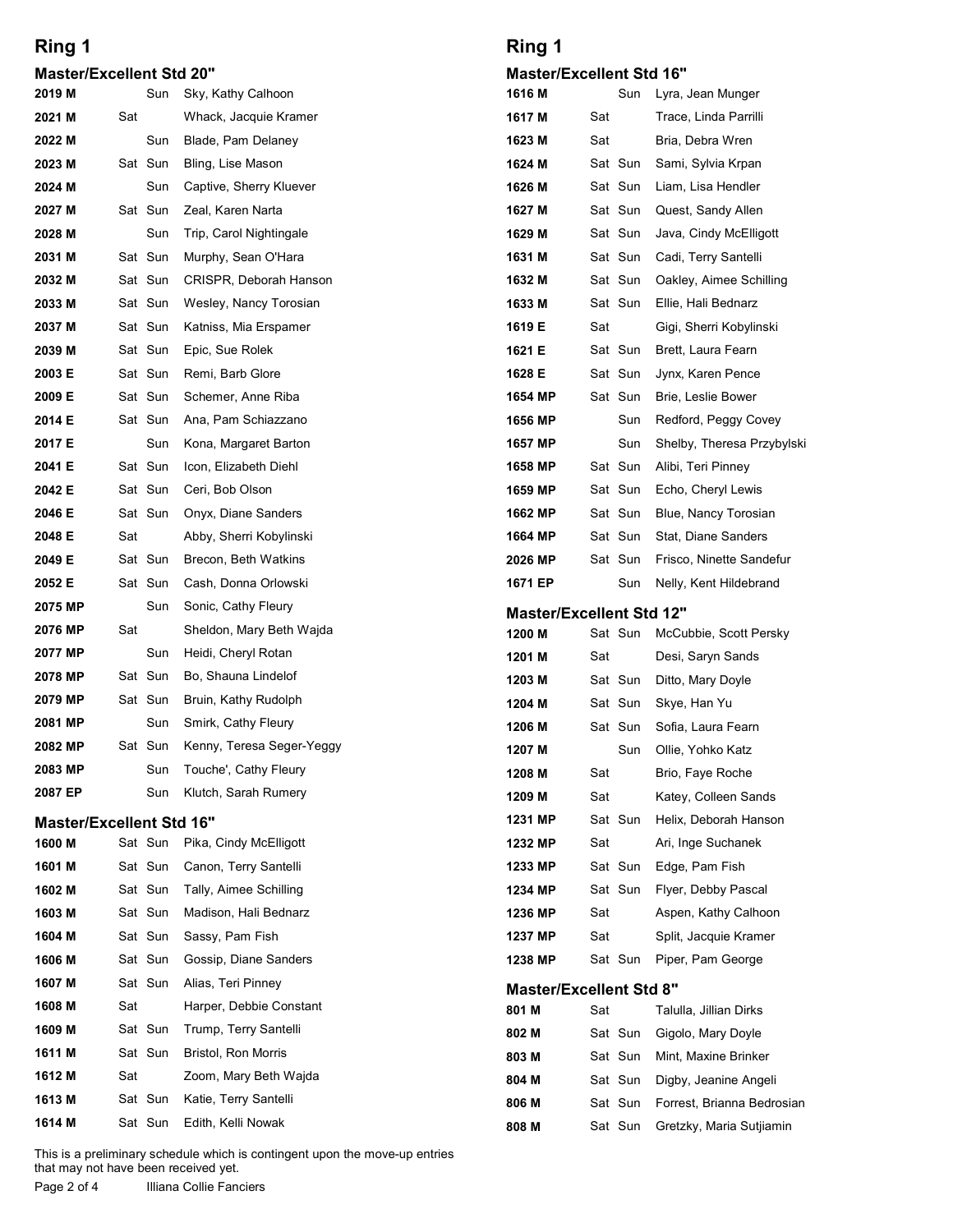|                                          |     |                    |                                          | Ring 1                                    |     |                    |                                              |
|------------------------------------------|-----|--------------------|------------------------------------------|-------------------------------------------|-----|--------------------|----------------------------------------------|
| Ring 1<br><b>Master/Excellent Std 8"</b> |     |                    |                                          | <b>Premier JWW 12"</b>                    |     |                    |                                              |
| 809 M                                    |     | Sat Sun            | Daisy, Laura Donaldson                   | 1238 P                                    |     | Sat Sun            | Piper, Pam George                            |
| 827 MP                                   |     | Sun                | Liam, Yohko Katz                         | 12105 P                                   |     | Sat Sun            | Chai, Cindy McElligott                       |
| 829 MP                                   | Sat |                    | Soleil, Debra Wren                       | Premier JWW 8"                            |     |                    |                                              |
| 831 MP                                   |     | Sat Sun            | Rowdy, Jennifer Panattoni                | 801                                       | Sat |                    | Talulla, Jillian Dirks                       |
| 832 MP                                   |     | Sat Sun            | Linus, Linda Kotowski                    | 806                                       |     | Sat Sun            | Forrest, Brianna Bedrosian                   |
| 833 MP                                   | Sat |                    | Reese, Bill Parrilli                     | Premier JWW 4"                            |     |                    |                                              |
| 837 EP                                   |     |                    | Sat Sun Riot, Sara Ruane                 | 400 P                                     | Sat |                    | Finnick, Jennifer Panattoni                  |
| <b>Master/Excellent Std 4"</b>           |     |                    |                                          | <b>Master/Excellent JWW 24C"</b>          |     |                    |                                              |
| 400 MP                                   |     | Sat Sun            | Finnick, Jennifer Panattoni              | 25101 M                                   |     |                    | Sat Sun Valid, Loretta Zich                  |
| Premier JWW 24C"                         |     |                    |                                          | <b>Master/Excellent JWW 24"</b>           |     |                    |                                              |
| 25101                                    |     | Sat Sun            | Valid, Loretta Zich                      | 2400 M                                    |     |                    | Sat Sun Cooper, Helen Baloun                 |
| <b>Premier JWW 24"</b>                   |     |                    |                                          | 2401 M                                    |     |                    | Sat Sun Stevee, Bruce Bahcall                |
| 2401                                     | Sat |                    | Stevee, Bruce Bahcall                    | 2402 M                                    |     | Sun                | Jack, Cathy Fleury                           |
| Premier JWW 20"                          |     |                    |                                          | 2403 M                                    |     | Sat Sun            | Cricket, Judie Seyller                       |
| 2000                                     |     | Sat Sun            | Jazz, Elizabeth Diehl                    | 2404 M                                    |     | Sun                | Macho, Tina Gradowski                        |
| 2004                                     |     | Sat Sun            | Andiamo, Douglas Freymann                | 2406 M                                    |     | Sat Sun            | Brynlee, Stacey Moore                        |
| 2006                                     |     | Sun                | Yeti, Tamara Fanter                      | 2407 M                                    |     | Sat Sun            | Wheelie, Tamara Fanter                       |
| 2007<br>2009                             |     | Sat Sun<br>Sat Sun | Elf, Rebecca Allen<br>Schemer, Anne Riba | 2409 M<br>2411 M                          |     | Sat Sun<br>Sat Sun | Vinny, Jeanine Angeli<br>Misty, Helen Baloun |
| 2011                                     |     | Sat Sun            | Amigo, Gwen Friedl                       | 2408 E                                    | Sat |                    | Brew, Lynn McMaster                          |
| 2017                                     |     | Sun                | Kona, Margaret Barton                    | 2415 E                                    | Sat |                    | Frankee, Bruce Bahcall                       |
| 2022                                     |     | Sun                | Blade, Pam Delaney                       |                                           |     |                    |                                              |
| 2032                                     |     | Sat Sun            | CRISPR, Deborah Hanson                   | <b>Master/Excellent JWW 20"</b><br>2000 M |     |                    | Sat Sun Jazz, Elizabeth Diehl                |
| 2037                                     |     | Sat Sun            | Katniss, Mia Erspamer                    | 2001 M                                    |     | Sat Sun            | Ignite, Sue Rolek                            |
| 2039                                     |     | Sat Sun            | Epic, Sue Rolek                          | 2002 M                                    |     | Sat Sun            | Sookie, Bob Olson                            |
| 2041                                     |     | Sat Sun            | Icon, Elizabeth Diehl                    | 2003 M                                    |     | Sat Sun            | Remi, Barb Glore                             |
| 2082 P                                   |     | Sat Sun            | Kenny, Teresa Seger-Yeggy                | 2004 M                                    |     | Sat Sun            | Andiamo, Douglas Freymann                    |
| Premier JWW 16"                          |     |                    |                                          | 2006 M                                    |     | Sat Sun            | Yeti, Tamara Fanter                          |
| 1600                                     |     | Sat Sun            | Pika, Cindy McElligott                   | 2008 M                                    |     | Sat Sun            | Tango, Melba Gustafson                       |
| 1604                                     |     | Sat Sun            | Sassy, Pam Fish                          | 2011 M                                    |     | Sat Sun            | Amigo, Gwen Friedl                           |
| 1606                                     |     | Sat Sun            | Gossip, Diane Sanders                    | 2013 M                                    |     | Sun                | Journey, Peggy Covey                         |
| 1611                                     |     | Sat Sun            | Bristol, Ron Morris                      | 2014 M                                    |     | Sat Sun            | Ana, Pam Schiazzano                          |
| 1614                                     |     | Sat Sun            | Edith, Kelli Nowak                       | 2016 M                                    |     | Sat Sun            | Stewie, Beth Watkins                         |
| 1621                                     |     | Sat Sun            | Brett, Laura Fearn                       | 2017 M                                    |     | Sun                | Kona, Margaret Barton                        |
| 1623<br>1627                             | Sat | Sat Sun            | Bria, Debra Wren<br>Quest, Sandy Allen   | 2019 M<br>2021 M                          | Sat | Sun                | Sky, Kathy Calhoon<br>Whack, Jacquie Kramer  |
| 1628                                     |     | Sat Sun            | Jynx, Karen Pence                        | 2022 M                                    |     | Sun                | Blade, Pam Delaney                           |
| 1629                                     |     | Sat Sun            | Java, Cindy McElligott                   | 2023 M                                    |     | Sat Sun            | Bling, Lise Mason                            |
| 1662 P                                   |     | Sun                | Blue, Nancy Torosian                     | 2024 M                                    |     | Sun                | Captive, Sherry Kluever                      |
| Premier JWW 12"                          |     |                    |                                          | 2027 M                                    |     | Sat Sun            | Zeal, Karen Narta                            |
| 1204                                     |     | Sat Sun            | Skye, Han Yu                             | 2031 M                                    |     | Sat Sun            | Murphy, Sean O'Hara                          |
| 1206                                     |     | Sat Sun            | Sofia, Laura Fearn                       | 2032 M                                    |     | Sat Sun            | CRISPR, Deborah Hanson                       |
| 1229 P                                   | Sat |                    | Watson, Kirsten Ahlen                    | 2033 M                                    |     |                    | Sat Sun Wesley, Nancy Torosian               |
| 1232 P                                   | Sat |                    | Ari, Inge Suchanek                       | 2037 M                                    |     | Sat Sun            | Katniss, Mia Erspamer                        |